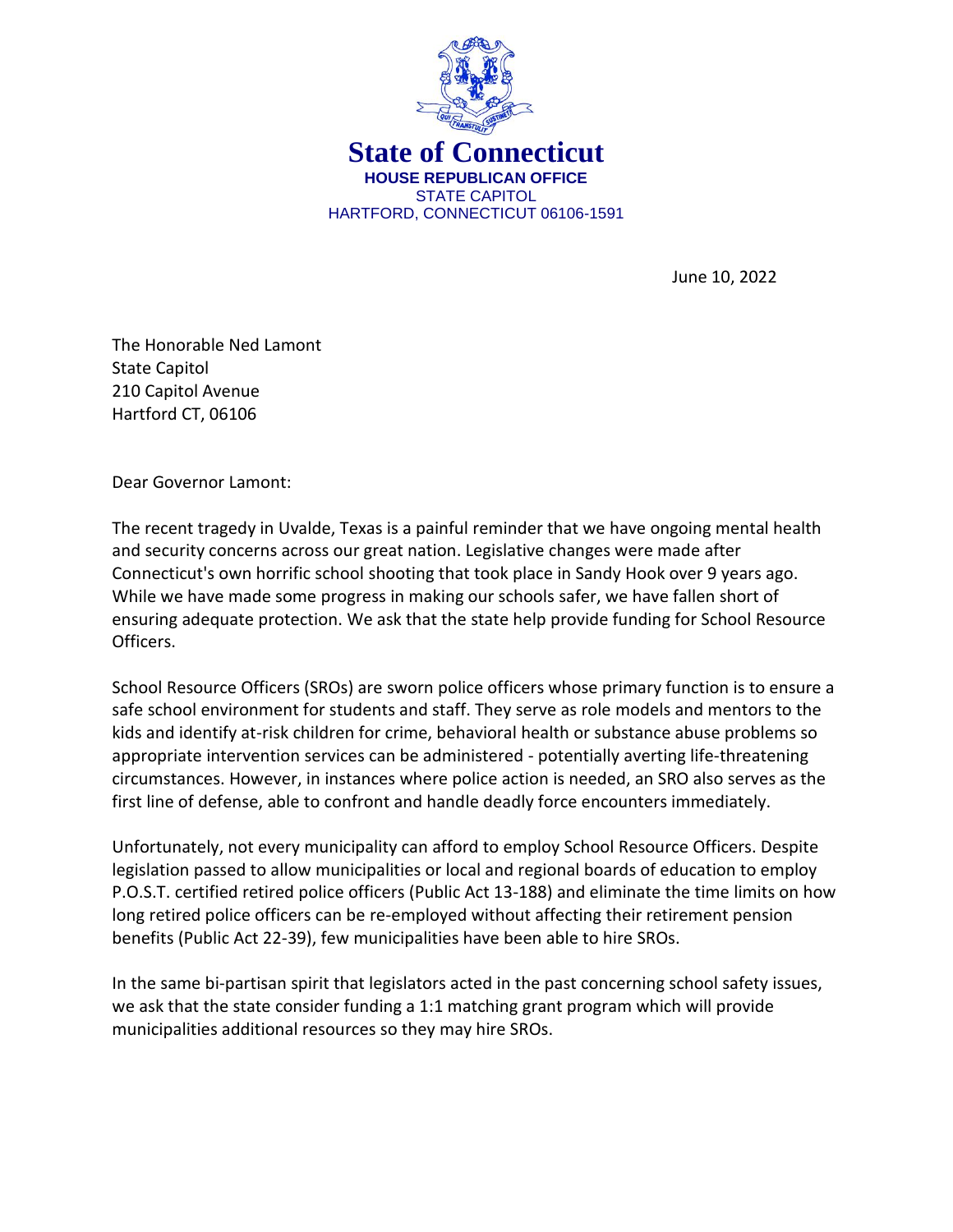We have learned already that the courts have given states great flexibility to determine how ARPA dollars are used. If the remaining funds from ARPA are not sufficient, we urge a deliberative bipartisan process to commit some of our surplus to aid and assist the safety of the children and educators. We do not claim to have all solutions, but this is one action that will bring immediate results.

Thank you,

Fin JOch

Whit Betts

Representative Whit Betts

Representative Mitch Bolinsky **Representative Bill Buckbee** 

Vincent Candelain

Representative Vincent Candelora **Representative Devin Carney** 

Mit Mayro

Representative Christie Carpino **Representative Case** Representative Jay Case

Representative Holly Cheeseman Representative Patrick Callahan

Representative Tim Ackert **Representative Harry Arora** Representative Harry Arora

Mark W. anderson

Representative Mark Anderson

/ fl

 $\mathcal{D} \longrightarrow \mathcal{C}$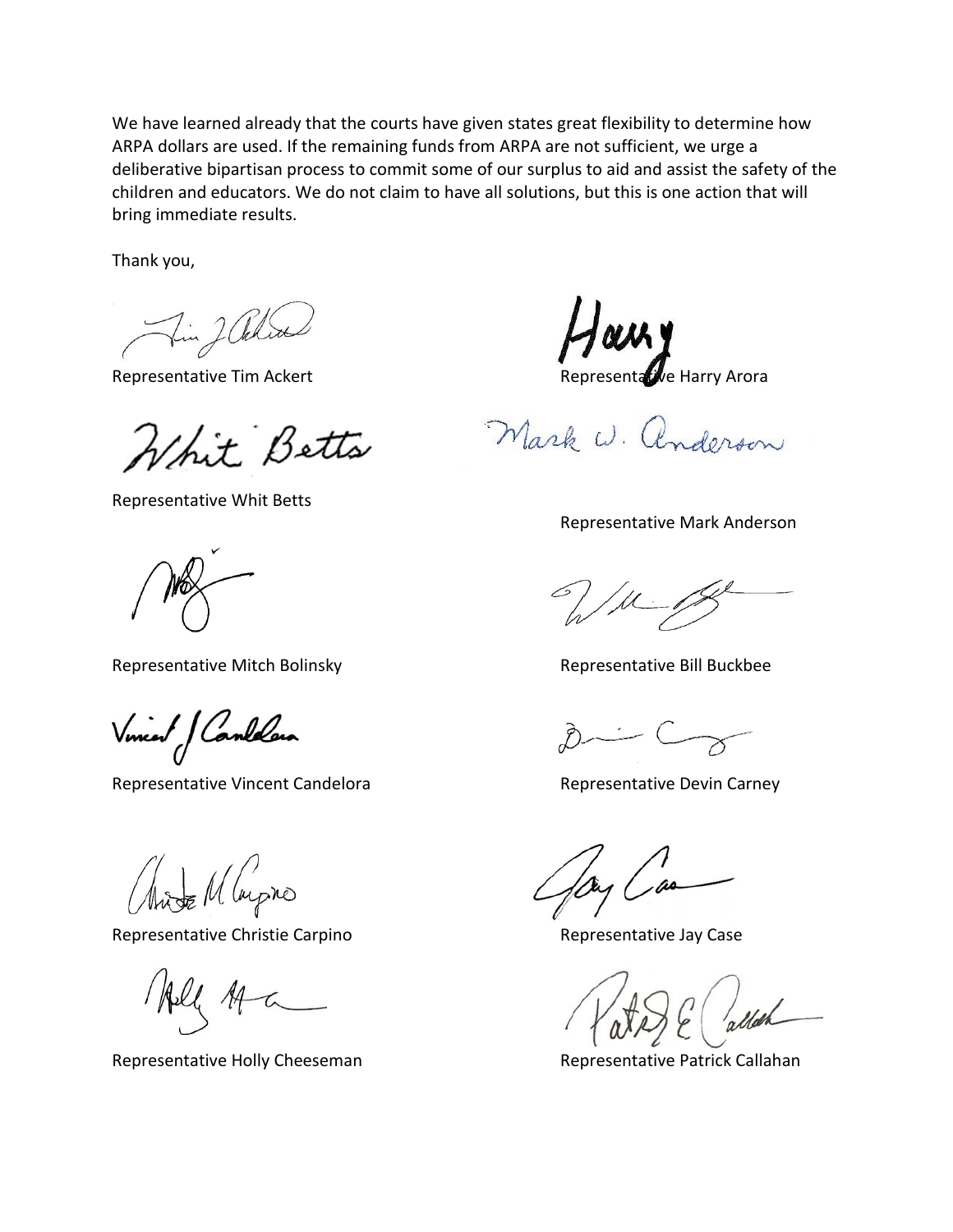Representative Anne Dauphinais **Representative Tom Delnicki** 

ana

Clarles Jenard

Representative Charles Ferraro **Representative Craig Fishbein** 

Jean

Ci Green

Representative Robin Green Representative Irene Haines

 $\mathbb{Z}/\mathbb{Z}$ 'aid

Representative Carol Hall

Romas

Agentes

Representative Laura Devlin **Representative Doug Dubitsky** 

Craig Fishli

wl

Representative Mike France **Representative Kimberly Fiorello**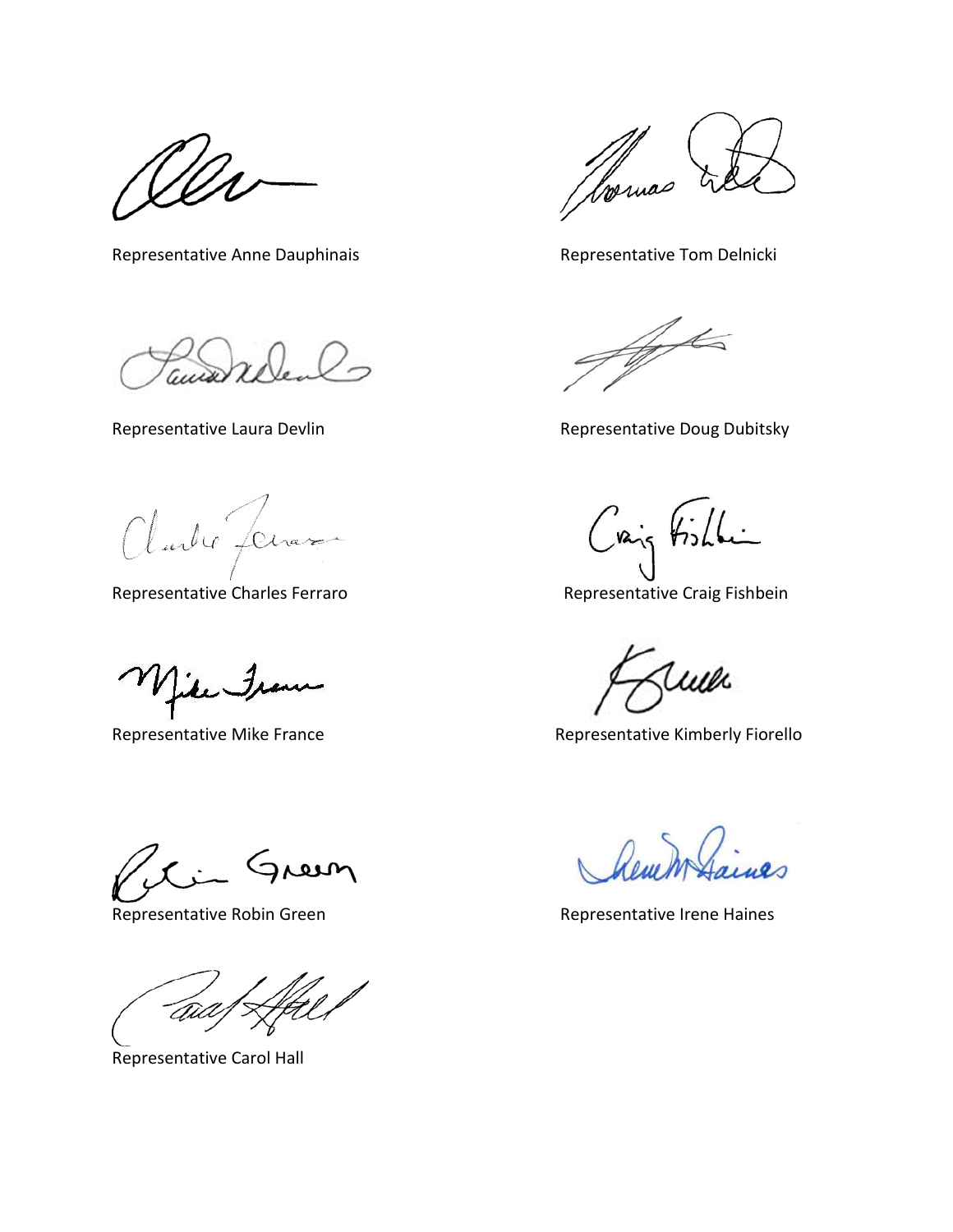Representative Steve Harding The Representative Cindy Harrison

Far

Cindy Haussen

Representative Rick Hayes **Representative Greg Howard** Representative Greg Howard

neua Klaudes-Dictira

Representative Nicole Klarides-Ditria Representative Kathy Kennedy

 $^{\prime}$ ave

Katalun Mr. Me Carty

Representative Kathleen McCarty **Representative Ben McGorty** 

ammy Nuca o

Representative Tammy Nuccio and a subset of Representative Tom O'Dea

Representative Cara Pavalock-D'Amato Representative William Petit

Combiquely

Brian S. Janas

Representative David Labriola **Representative Brian Lanoue** 

Rep. San Milrony

 $\mathcal{Z} \mathcal{\alpha}$ 

William A Petel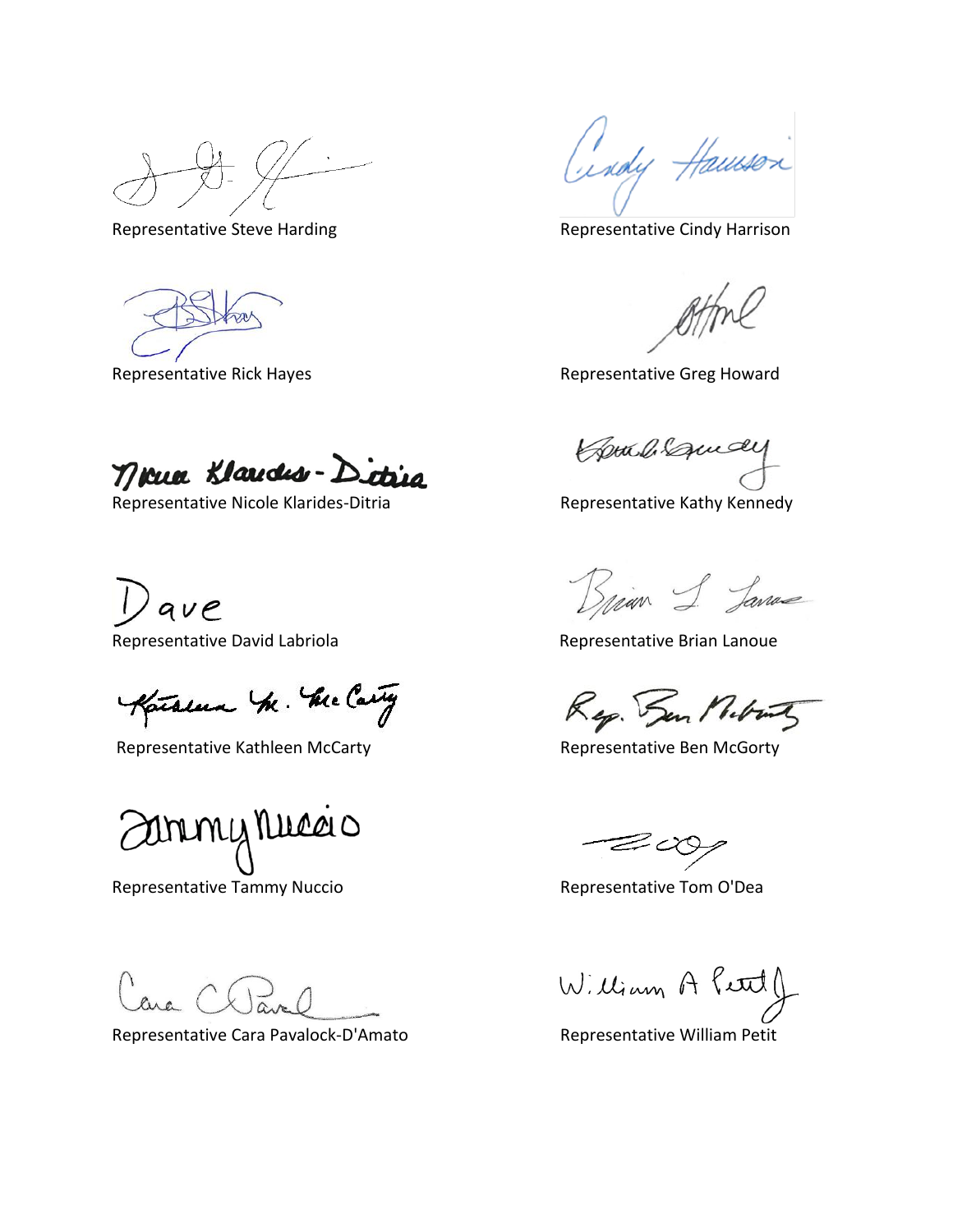\_ い)

John E Pescopo

Representative John Piscopo **Representative Bill Pizzuto** Representative Bill Pizzuto

1 Pora Kebuntus

Representative Rosa Rebimbas **Representative Tony Scott** 

Representative Dave Rutigliano **Representative Donna Veach** 

Representative David Wilson **Representative Terrie Wood** 

Davil & Jaccant

Steth te.

Representative Jason Perillo **Representative Ioe Polletta** 

Lux

Donoity-Veach

<u>Inie</u> Wood

Representative David Yaccarino **Representative Tami Zawistowski**